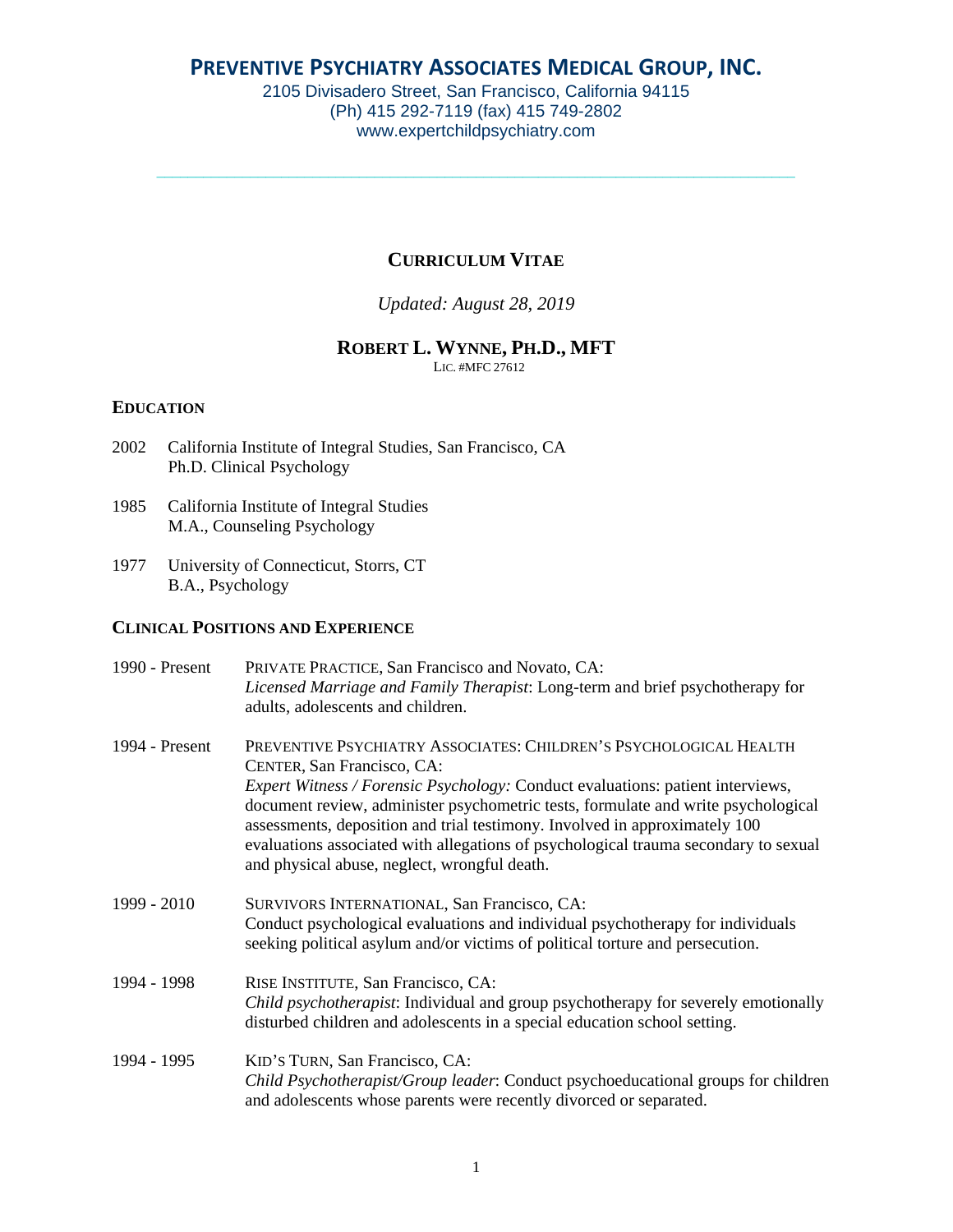| 1991 -1993  | CALIFORNIA PACIFIC MEDICAL CENTER, DEPARTMENT OF PSYCHIATRY, S.F., CA:<br>Psychology Intern: Long-term and supportive psychoanalytic psychotherapy with<br>neurotic, character disordered and psychotic adults and children. Intake assessments,<br>crisis on-call duties, and inpatient consultation. Intensive two-year course of training<br>including four hours individual supervision and 10-12 hours training seminars,<br>weekly. |
|-------------|-------------------------------------------------------------------------------------------------------------------------------------------------------------------------------------------------------------------------------------------------------------------------------------------------------------------------------------------------------------------------------------------------------------------------------------------|
| 1991 - 1992 | THE FAMILY THERAPY CENTER, San Francisco, CA:<br>Psychology intern: Saturday Center program: Short-term and long-term<br>psychodynamic and family systems psychotherapy with adults, children, families, and<br>couples representing a varied diagnostic population.                                                                                                                                                                      |
| 1991 - 1992 | JEWISH FAMILY AND CHILDREN'S SERVICES, Belmont CA:<br>Psychotherapist: Time limited psychotherapy for individual adults and couples<br>representing a broad range of diagnoses.                                                                                                                                                                                                                                                           |
| 1990 - 1992 | NEW PERSPECTIVES - THE GATEWAY PROJECT, Richmond, CA:<br>Child Psychotherapist: School-based, time limited and long-term individual, group<br>and family therapy for children of alcoholic parents. Provided in-service training for<br>teaching staff.                                                                                                                                                                                   |
| 1990 - 1992 | THE GRIEF COUNSELING PROJECT OF SUICIDE PREVENTION, Berkeley, CA:<br>Psychology Trainee: Short-term supportive psychotherapy for adults, adolescents,<br>families and groups with a focus upon bereavement issues.                                                                                                                                                                                                                        |
| 1984 - 1989 | EDGEWOOD CHILDREN'S CENTER, San Francisco, CA:<br>School Coordinator/Senior Counselor: Crisis support and therapy for severely<br>emotionally disturbed children within a residential and special education school<br>setting. Supervised childcare workers; multi-disciplinary treatment team review and<br>planning.                                                                                                                    |
| 1984 - 1985 | INTEGRAL COUNSELING CENTER, San Francisco, CA:<br>Masters Intern: Long-term psychotherapy for individuals, adults and couples.                                                                                                                                                                                                                                                                                                            |
| 1980 - 1981 | AMERICAN RED CROSS, DISASTER RELIEF COUNSELOR, New Haven, CT:<br>Crisis Counselor (Volunteer): Provided crisis counseling to disaster victims and<br>facilitated placement in emergency shelters.                                                                                                                                                                                                                                         |
| 1979 - 1980 | WHALLEY PRISON, THRESHOLDS PROGRAM, New Haven, CT:<br>Prison Counselor (Volunteer): Provided brief individual counseling and taught<br>decision-making skills and values clarification for prisoners nearing discharge.                                                                                                                                                                                                                   |
| 1977 - 1978 | MANSFIELD TRAINING CENTER, Mansfield, CT:<br>Counselor: Milieu treatment for severe to profoundly developmentally disabled adults<br>and children.                                                                                                                                                                                                                                                                                        |

# **SUPERVISORY EXPERIENCE**

| 2005-2014   | CALIFORNIA PACIFIC MEDICAL CENTER, OUTPATIENT PSYCHIATRY DEPARTMENT,<br>San Francisco, CA:<br><i>Clinical supervisor:</i> Supervise pre-doctoral and post-doctoral psychology interns. |
|-------------|----------------------------------------------------------------------------------------------------------------------------------------------------------------------------------------|
| 1999 - 2005 | NEW COLLEGE OF CALIFORNIA, San Francisco, CA:<br><i>Group supervisor</i> : Weekly child case conference for Masters level interns.                                                     |